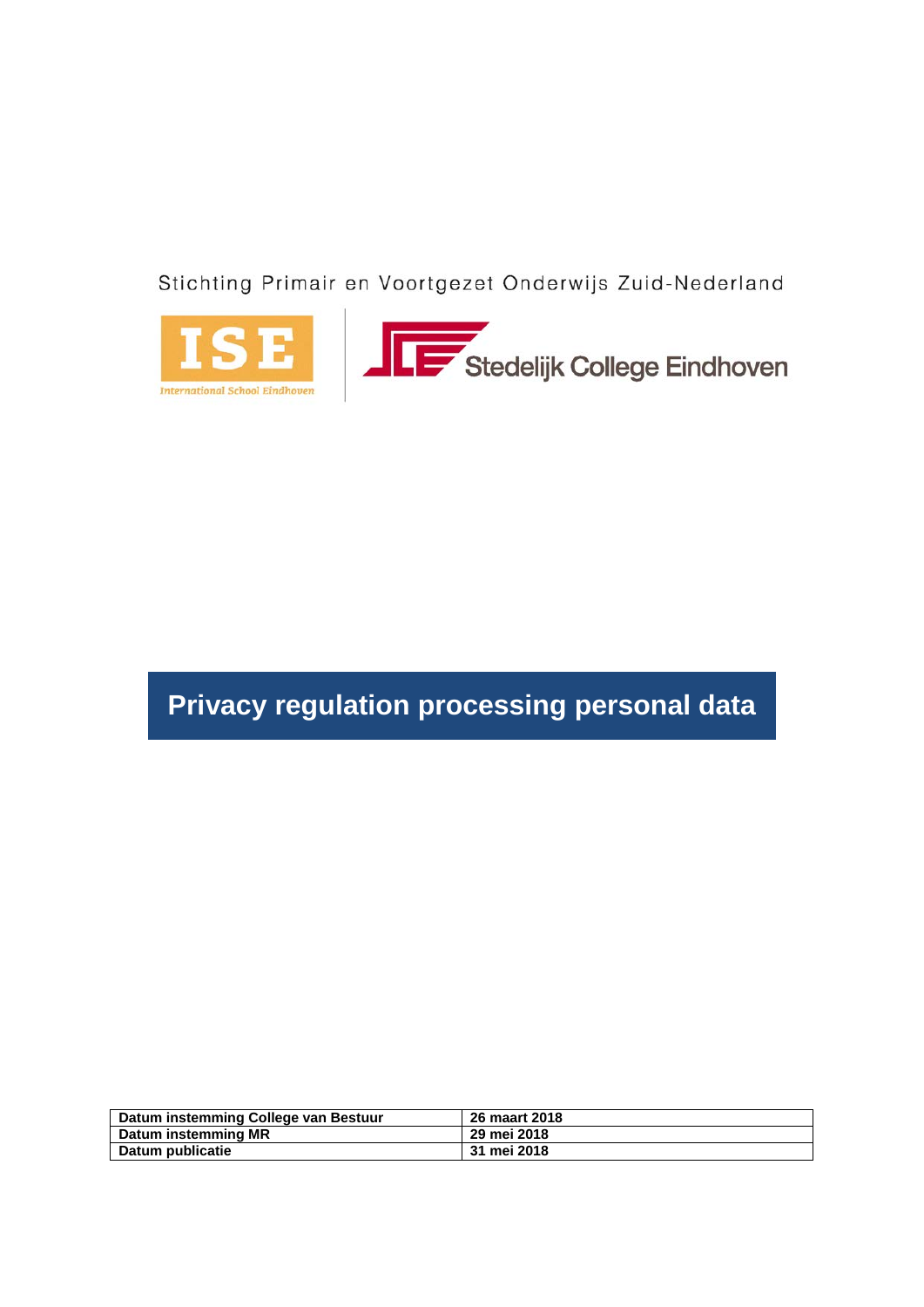

# **Bron**

saMBO-ICT Kennisnet

#### **Bewerkt door:**

SPVOZN , M. Thiers - Controller

#### **Vastgesteld door:**

| Versie   Datum | Naam                                |
|----------------|-------------------------------------|
| 1.0            | 26 maart 2018   College van Bestuur |

# **Translated:**

This document is an English translation (by Davis International) of "Privacy reglement verwerking persoonsgegevens". In case of differences in interpretation between the English and Dutch versions of the regulation, the original Dutch version shall prevail.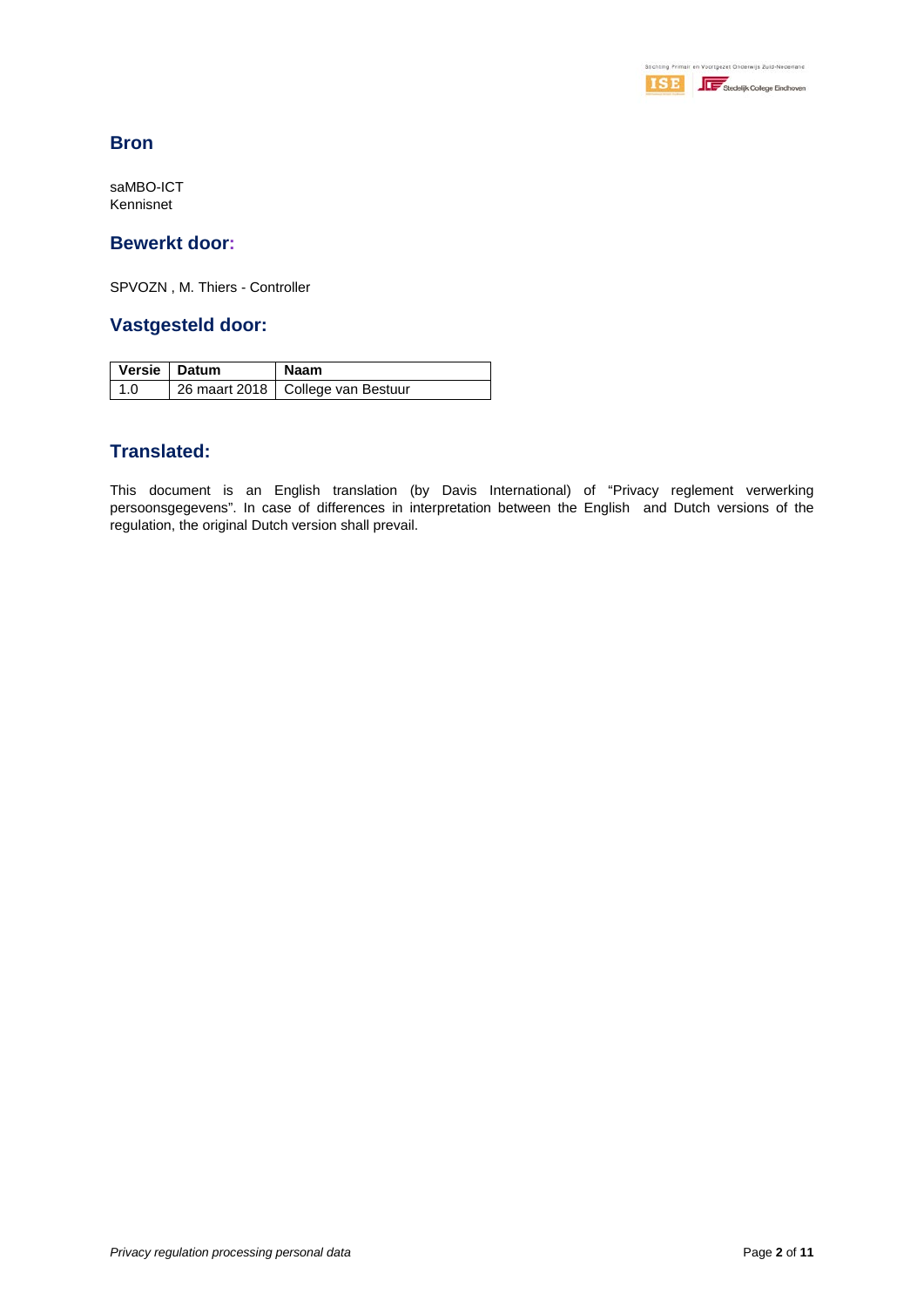

# **Content**

| Article 1  | Applicability                           | $\overline{4}$ |
|------------|-----------------------------------------|----------------|
| Article 2  | Definitions                             | $\overline{4}$ |
| Article 3  | Scope and purpose                       | 5              |
| Article 4  | Reasons for processing of personal data | 5              |
| Article 5  | <b>Binding purpose</b>                  | 6              |
| Article 6  | Categories of personal data             | 6              |
| Article 7  | Basis of processing                     | 6              |
| Article 8  | Storage periods                         | $\overline{7}$ |
| Article 9  | Access                                  | $\overline{7}$ |
| Article 10 | Security and confidentiality            | $\overline{7}$ |
| Article 11 | Provision of data to third parties      | $\overline{7}$ |
| Article 12 | Social media                            | $\overline{7}$ |
| Article 13 | Rights of those concerned               | 8              |
| Article 14 | Transparency                            | 9              |
| Article 15 | Duty to report data leaks               | 10             |
| Article 16 | Complaints                              | 10             |
| Article 17 | Unforeseen situations                   | 10             |
| Article 18 | Changes in regulations                  | 11             |
| Article 19 | Conclusion                              | 11             |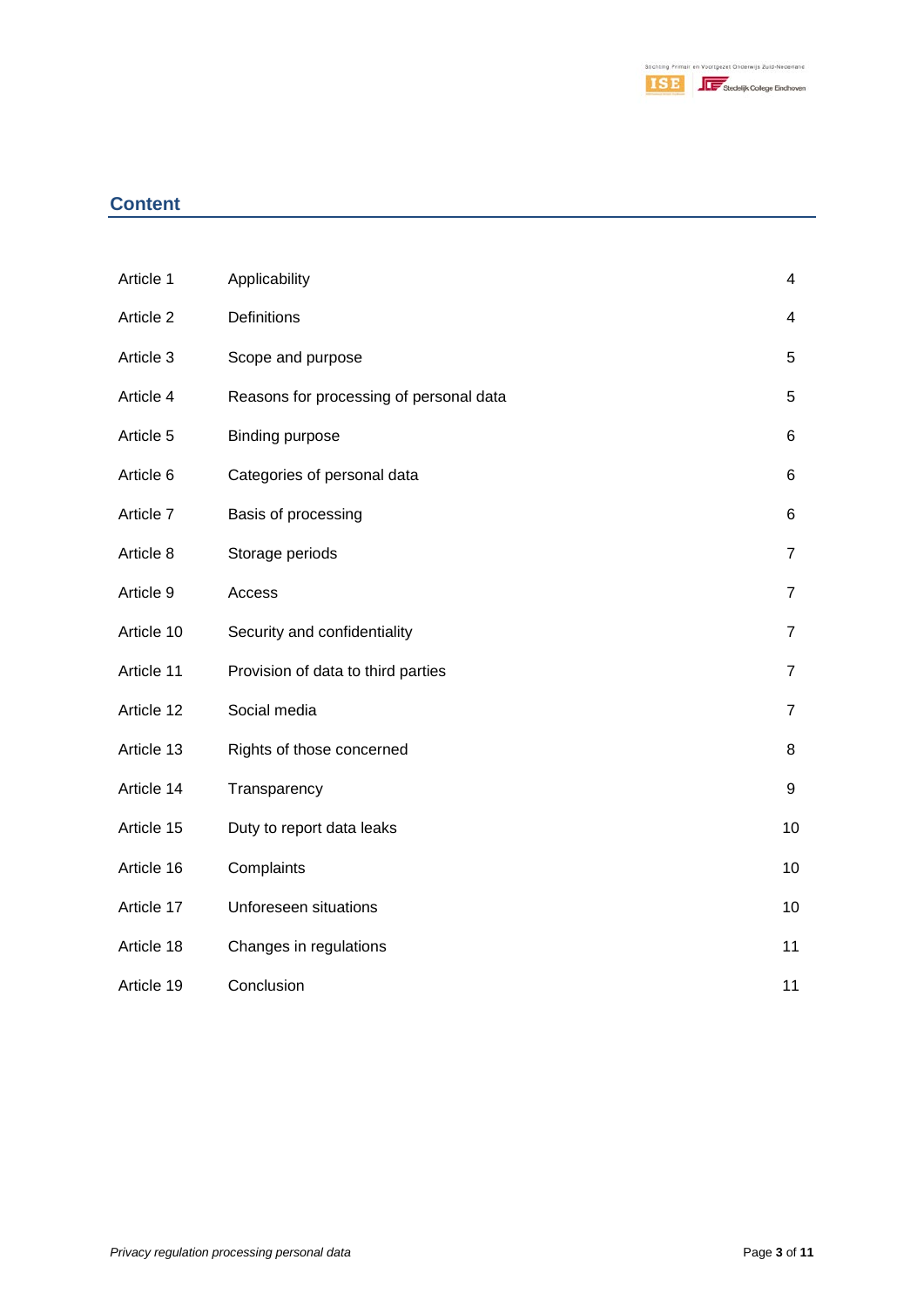## **Article 1 Applicability**

This regulation applies to the whole organisation that is part of the Stichting Primair en Voortgezet Onderwijs Zuid-Nederland (hierna SPVOZN). SPVOZN is established at Henegouwenlaan 2 in Eindhoven .

# **Article 2 Definitions**

In this regulation, the following definitions apply:

| a. | Personal data                  | All information on an identified or identifiable natural person<br>('person concerned'), such as, for instance, name, address, date of<br>birth, title(s), gender, telephone number, email address, function,<br>staff number, medical reports, content of emails,<br>performance/grades, letters, complaints, photos, videos, IP<br>addresses, tracking cookies, login names and passwords;               |
|----|--------------------------------|------------------------------------------------------------------------------------------------------------------------------------------------------------------------------------------------------------------------------------------------------------------------------------------------------------------------------------------------------------------------------------------------------------|
| b. | Processing of<br>personal data | A part of, or the total processing of information with regard to<br>personal data or entire personal data, automated or manually, such<br>as collecting, securing, organizing, saving, editing, changing,<br>requesting, using, providing by means of forwarding, distributing or<br>any other form of making available, assembling, inter-relating, as<br>well as screening, erasing or deleting of data; |
| c. | Special personal<br>data       | Personal data that show race or ethnical background, political<br>views, religious or philosophical beliefs or the membership of a<br>trade union, genetic data (DNA/RNA) or biometrical data (i.e.<br>photos) in relation to providing the unique identification of a person,<br>and information on health, or somone's sexual behaviour or sexual<br>orientation;                                        |
| d. | Person concerned               | The person whose personal data it concerns, and who is or is not<br>represented by a legal representative. Those concerned could be,<br>for instance: students, parents, staff and visitors;                                                                                                                                                                                                               |
| е. | Legal representative           | The person who is the parental authority of a minor. In most cases,<br>this will be a parent, but it could also be a guardian. When a student<br>is 16 years or older, he/she normally takes his/her own decisions<br>about his/her privacy;                                                                                                                                                               |
| f. | Controller                     | The entity that establishes the purpose and resources for the<br>processing of personal data. In the context of this regulation the<br>authority, viz. SPVOZN, represented by the Executive Board, the<br>entity responsible for processing;                                                                                                                                                               |
| g. | Processor                      | The natural person or legal person, who, on behalf of the entity<br>responsible for processing (SPVOZN) processes personal data,<br>such as the supplier of the student tracking system or the student<br>administration system. A processor has an executive task, for the<br>purpose of the entity responsible for processing;                                                                           |
| h. | Third party                    | The natural person or legal person, a government service, a service<br>or other organ, not being the person concerned, the entity<br>responsible for processing, the processor, or the persons who                                                                                                                                                                                                         |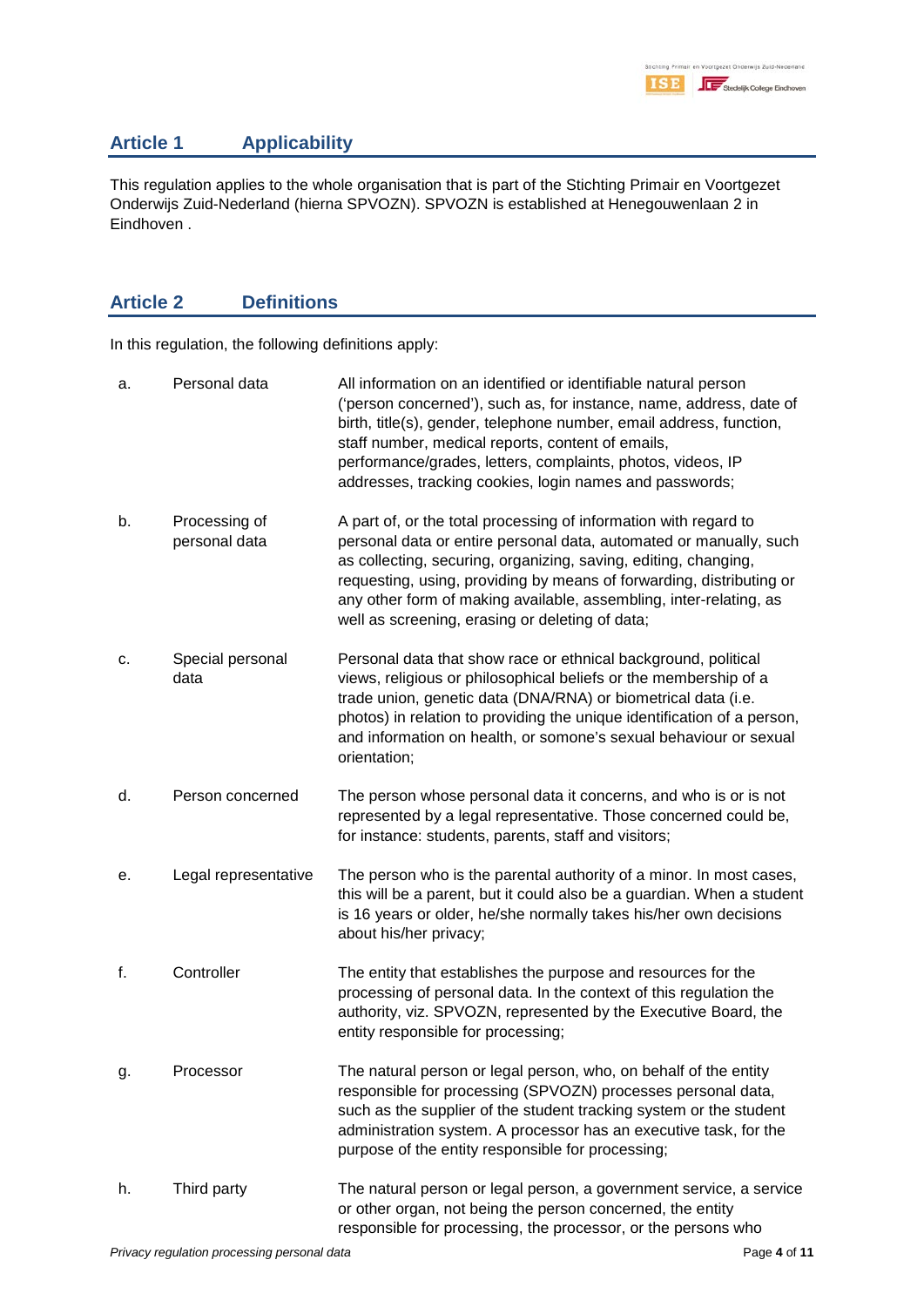|  |  | Stichting Primair en Voortgezet Onderwijs Zuid-Nederland |
|--|--|----------------------------------------------------------|
|  |  | Stedelijk College Eindhoven                              |

report directly to the authority of the entity responsible for processing or the processor authorized to process personal data;

i. Authority SPVOZN, the entity responsible for processing in the context of this regulation.

#### **Article 3 Scope and purpose**

- 3.1 This regulation sets out the rules concerning the processing of personal data of all those involved with the organisation, including students and their legal representatives, staff, visitors and external relations (i.e. suppliers and contractors).
- 3.2 This regulation is applicable to all personal data of those concerned, which is processed by the SPVOZN. This regulation has as purpose:

a. to protect the personal privacy of those concerned against wrongful and unintentional use of personal data;

b. to establish for which purpose and on which (legal) basis personal data within SPVOZN are processed;

c. to guarantee also that personal data within SPVOZN are processed legitimately, transparently and properly.

d. to set out the rights of those concerned and to ascertain that these rights are respected by SPVOZN.

#### **Article 4 Reasons for the processing of personal data**

4.1 In processing personal data SPVOZN keeps to the relevant laws and regulations including the General Regulation Data Protection (Algemene Verordening Gegevensbescherming (AVG)), the implementation law AVG and the education legislation. The processing of personal data takes place for :

a. the organisation of or the providing of the education, the support of students, ensuring their (extra) support needs, as well as giving study advice;

b. providing and/or making learning resources available;

c. guarding the safety within the schools and the protection of the property of staff, students and visitors;

d. providing information on the organisation and learning resources as meant in a and b, as well as information about the students on the own website;

e. giving notice of the activities surrounding the organisation, for instance, on the website of SPVOZN or of the schools, in brochures or in the school guide or via social media;

f. calculating, determining and collecting of registration fees, school and tuition fees and contributions or payments for learning resources and extra-curricular activities, including the outsourcing of collections to third parties;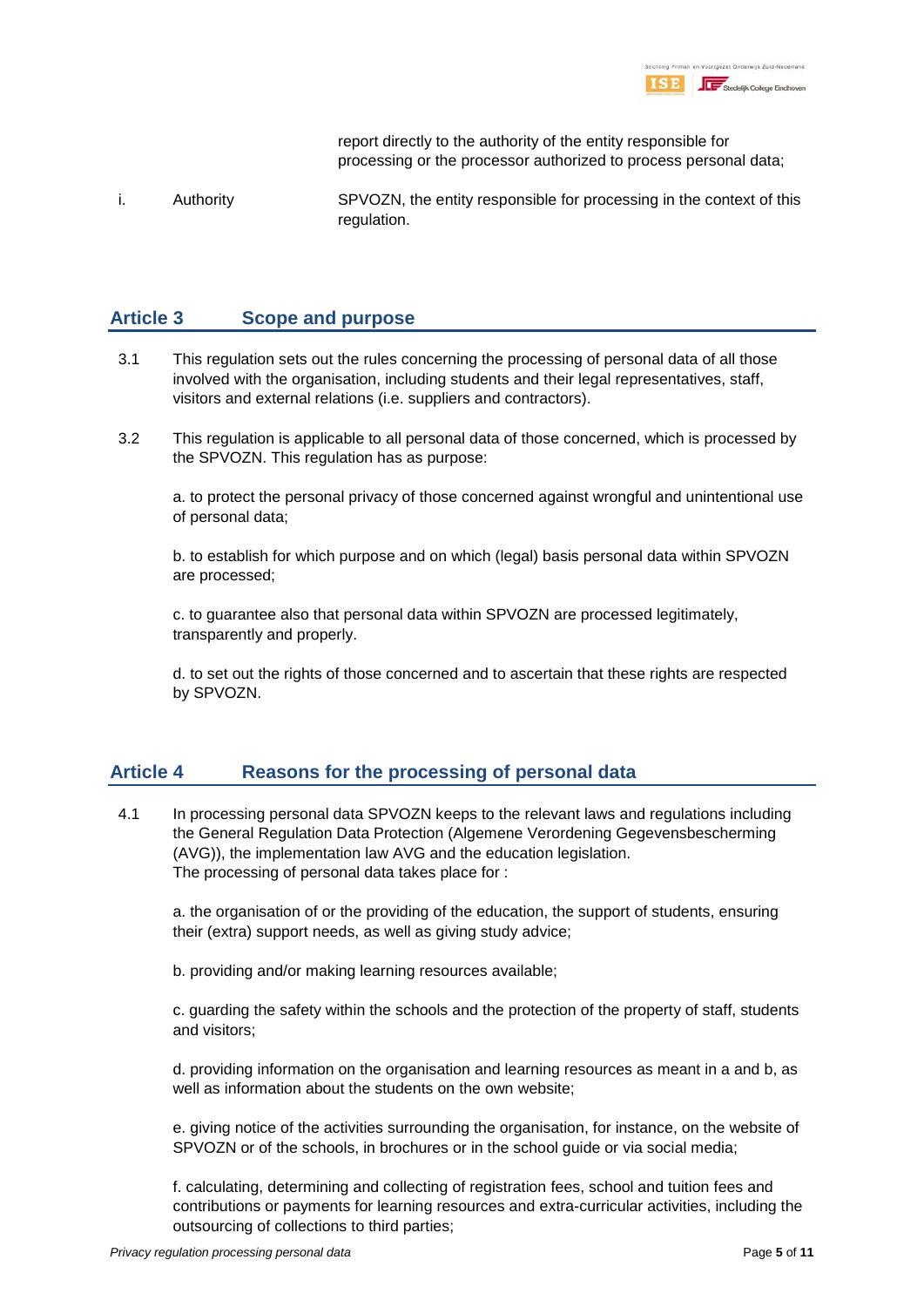g. application for funding, dealing with disputes in this regard and carrying out the accountants controls;

h. maintaining contact with alumni;

i. entering into and executing contracts of employment, relationsships with contractors and with suppliers;

- j. execution or application of laws and regulations;
- k. legal procedures which involve SPVOZN.
- 4.2 Processing of personal data can take place for purposes which are compatible with those as described in sub 1.

## **Article 5 Binding purpose**

Personal data are used exclusively in a manner which is compatible with the processing purposes described. SPVOZN does not process more data than necessary to reach the specfic objectives.

#### **Article 6 Categories of personal data**

The categories of personal data, as these are processed within SPVOZN, are registered in a processing register.

## **Article 7 Basis of processing**

Processing of personal data will only take place if one of the following criteria/conditions has been met:

a. Processing is necessary for carrying out a task of common interest or of a task in the context of the execution of a public authority that has been assigned to SPVOZN;

b. Processing is necessary to comply with a legal obligation of SPVOZN;

c. Processing is necessary for carrying out an agreement with the person concerned (for instance the contract of employment) or to take measures before reaching an agreement at the request of the party concerned;

d. Processing is necessary to safeguard the justified interests of SPVOZN or those of a third party, except when those interests or the basic rights and fundamental freedoms of the person concerned are more important, in particular when the person concerned is a child; in the context of this fundamental principle, a weighting of interests will have to take place;

e. Processing is necessary to protect the vital interests of those concerned or another natural person;

f. The person concerned gives permission for processing his/her personal data for one or more specific purposes.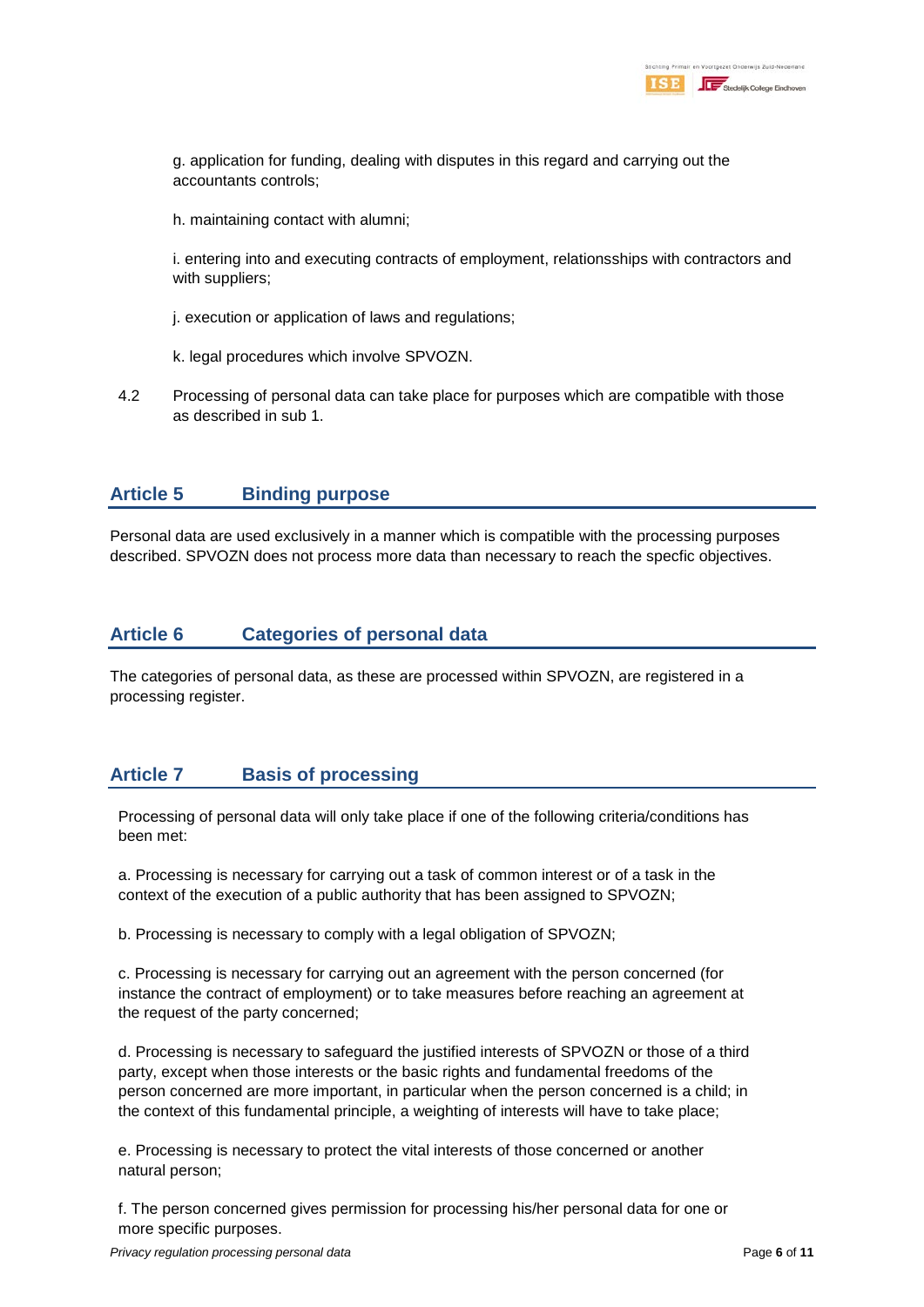#### **Article 8 Storage periods**

SPVOZN stores personal data no longer than necessary for the purpsoe for which these were processed, unless storage for a longer period is mandatory on the basis of laws and regulations.

#### **Article 9 Access**

Within the organisation of SPVOZN, persons only have access to personal data if this is really necessary. The access of staff to personal data is limited to the data that are necessary to carry out their function and (therefore) their work properly. In addition, access to the personal data included in the administration and the systems of the school is limited to:

a. the processor that is assigned by SPVOZN to process personal data, but only in so far as it is necessary in view of the agreements which have been made;

b. third parties, in so far as SPVOZN is obliged to provide access, or there is a reason for (another) basis for this processing, for instance, carrying out a task of general interest.

#### **Article 10 Security and confidentiality**

- 10.1 SPVOZN takes appropriate technical and organisational security measures to prevent that personal data are corrupted, lost or are processed illegitimately. These measures are also aimed to prevent unnecessary and additional (also unnecessary) processing of personal data.
- 10.2 As regards the security measures, the current level of the technique, the implementation costs, the context and the processing purposes are taken into account as well as the probability and gravity of the various risks to the rights and freedoms of those concerned.
- 10.3 Every individual concerned in the processing of personal data within SPVOZN is required to ensure the confidentiality of the personal data concerned, and will only process these data, in so far as necessary, for carrying out the relevant function, work or task.

#### **Article 11 Provision of data to third parties**

SPVOZN may provide personal data to third parties if this is justified in the context of Article 7 of this regulation.

#### **Article 12 Social media**

For the use of personal data in social media, separate agreements have been set out in the social media protocol of SPVOZN.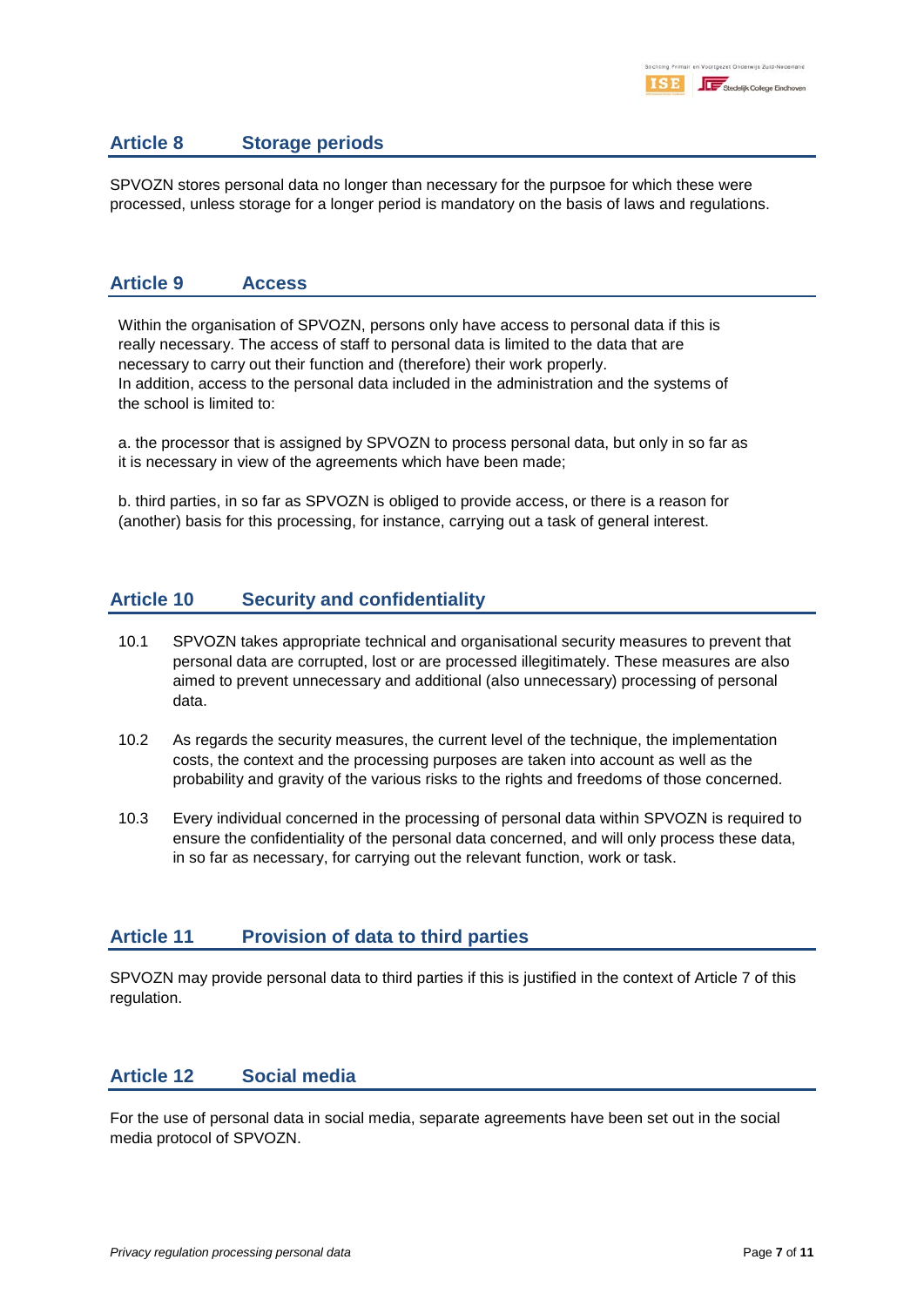# **Article 13 Rights of those concerned**

- 13.1 SPVOZN recognises the rights of those concerned, operates in accordance with them and ensures that those concerned can exercise their rights. It concerns, in particular, the following:
- *Inspection* a. A person concerned has right to inspect the processed personal data by SPVOZN that concern him/her, except when it concerns working documents, internal notes and other documents that are exclusively meant for internal deliberations and consultations. If, and in so far, this right also concerns the rights and freedoms of others, for instance if in the documents personal data of others than the person concerned are mentioned, SPVOZN may limit the right of inspection.

In providing the data concerned, SPVOZN also provides information about:

- the processing purposes;
- the categories of personal data that are processed;
- the recipients or categories of recipients to whom the personal data is being or will be provided;
- (if applicable) recipients in third/other countries or international organisations;
- (if possible) how long the data is being stored;

that the person concerned has the right to request that the personal data is rectified or erased, or that the processing of the personal data is limited, as well as the right to object against the processing of personal data;

the fact that the person concerned can lodge a complaint with the Authority Personal Data;

the source of the personal data, if the personal data have not been acquired from the person concerned;

the possible application of automated decision-making and the relevant underlying logic and the interest and the consequences for the person concerned;

the suitable guarantees, if the personal data are being passed on to a third/other country or an international organisation.

*Correction, supplementation, deletion* b. SPVOZN will amend the personal data of the person concerned in the event that the person has indicated that the data are incorrect, and SPVOZN will add to the personal data of a person concerned if this person has justly requested an addition. In addition, the person concerned can request deletion of his/her personal data. SPVOZN will comply if the legal basis for the request has been met, unless it is impossible to comply with the request or if this would require an onreasonable effort. *Objection* c. If SPVOZN processes personal data on the basis of Article 7 under a or Article 7 under d of this regulation, the person concerned can object against the processing of his/her personal data. In this case, SPVOZN will stop processing

> the relevant personal data concerned, except if, in SPVOZN's opinion/judgement, the interest of SPVOZN, the interest of third parties or the general interest weighs more heavily in this particular case.

*Limiting processing* d. The person concerned can subsequently request to limit the processing of his/her personal data, viz. if he/she has requested a correction, if he/she has objected to the processing, if the personal data are no longer required for the purpose of the processing, or if the data processing is illegitimate. SPVOZN will then stop the processing, unless the person concerned has given permission for the processing, SPVOZN needs the data for a court case, or the processing is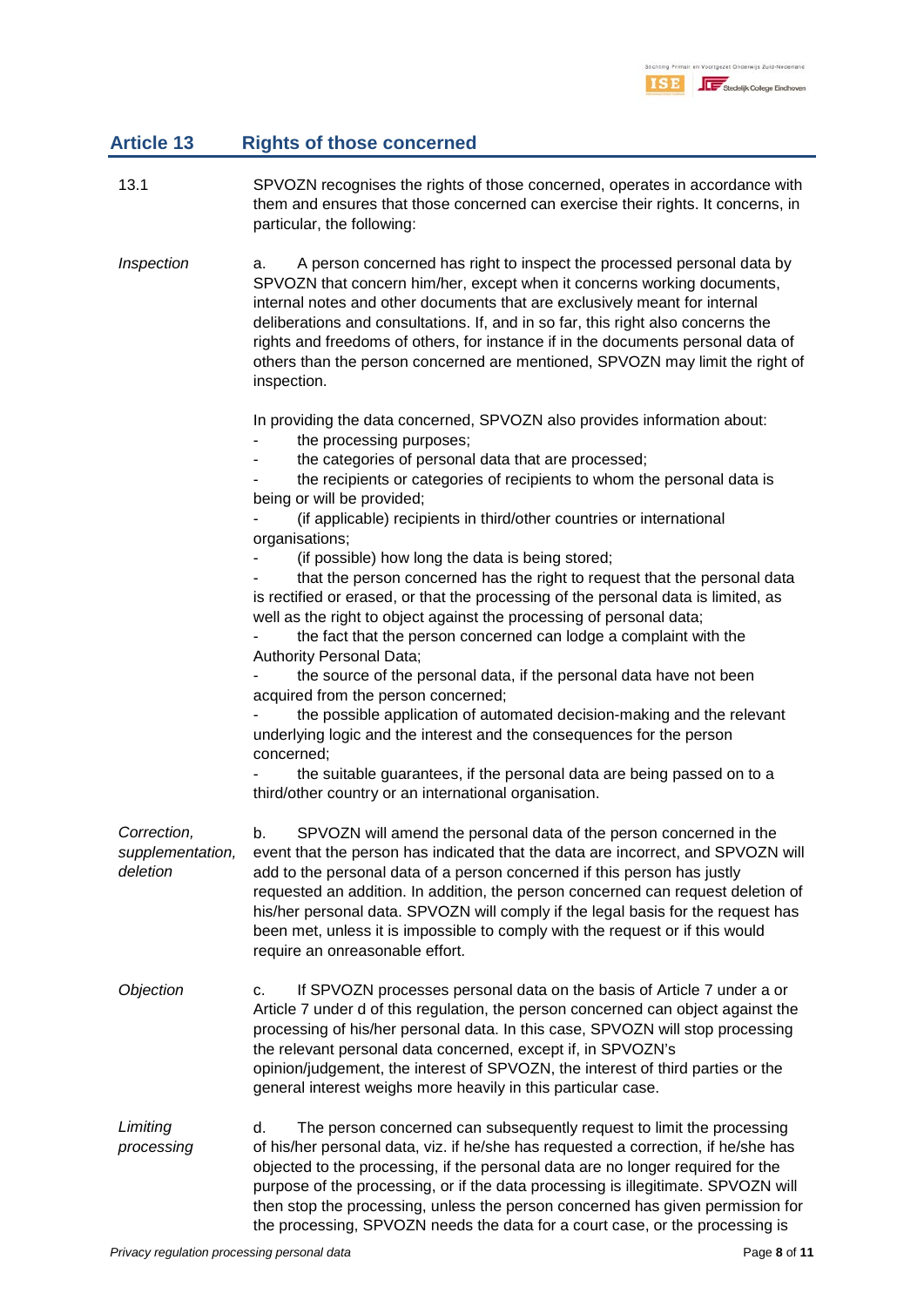

necessary for the protection of the rights of another person, or for other important reasons.

- *Notification duty* e. Once SPVOZN has carried out a correction or deletion of personal data at the request of a person concerned, or has limited the processing of personal data, SPVOZN will inform any recipients of the personal data concerned.
- 13.2 SPVOZN will deal with a request from a person concerned as soon as possible, but, in any event, within a month after receipt of the request. Dependent on the complexity and the number of requests, the term can, if necessary, be extended by two months. In the event of this extension, the person concerned will be informed within a month following the receipt of the request. If the person concerned has submitted his/her request electronically, the information will, if possible, be electronically supplied, unless the person concerned requests differently. If SPVOZN does not wish to comply with the request from the person concerned, SPVOZN will immediately, and, in any event, within a month after receipt of the request, inform the person concerned as to why the request will not be honoured and will inform the person concerned about the possibility to submit a complaint with the Authority Personal Data, or to appeal to the law courts.
- 13.3 If prior permission is required for the processing of personal data, this approval can, at any time, be withdrawn by the person concerned or his/her legal representative. If permission is withdrawn, SPVOZN will cease the processing of personal data, except if there is another reason for the data processing (as meant in Article 7a - 7d). Withdrawal of permission does not affect the legality of the processing that has already taken place.

## **Article 14 Transparency**

SPVOZN will inform the person(s) concerned in a pro-active manner about the processing of their personal data, in any event, by means of an easily-understood privacy statement. In the privacy statement the following information should, in any event, be included:

a) the contact details of SPVOZN;

b) the contact details of the official responsible for data processing at SPVOZN;

c) the purposes of the data processing and the bases for the processing;

d) a description of the interests of SPVOZN, if the processing is based on the justifiable interest of SPVOZN;

e) the (categories of) recipients of the personal data, such as processors or third parties;

f) in specific cases: or if the personal data is being sent to countries outside the European Economic Area (EER);

g) how long the personal data is being stored;

h) that the person concerned has a right to request SPVOZN for inspection, correction or deletion of personal data and that he/she has a right to request limiting the processing, to object or to appeal to the right of data transferability;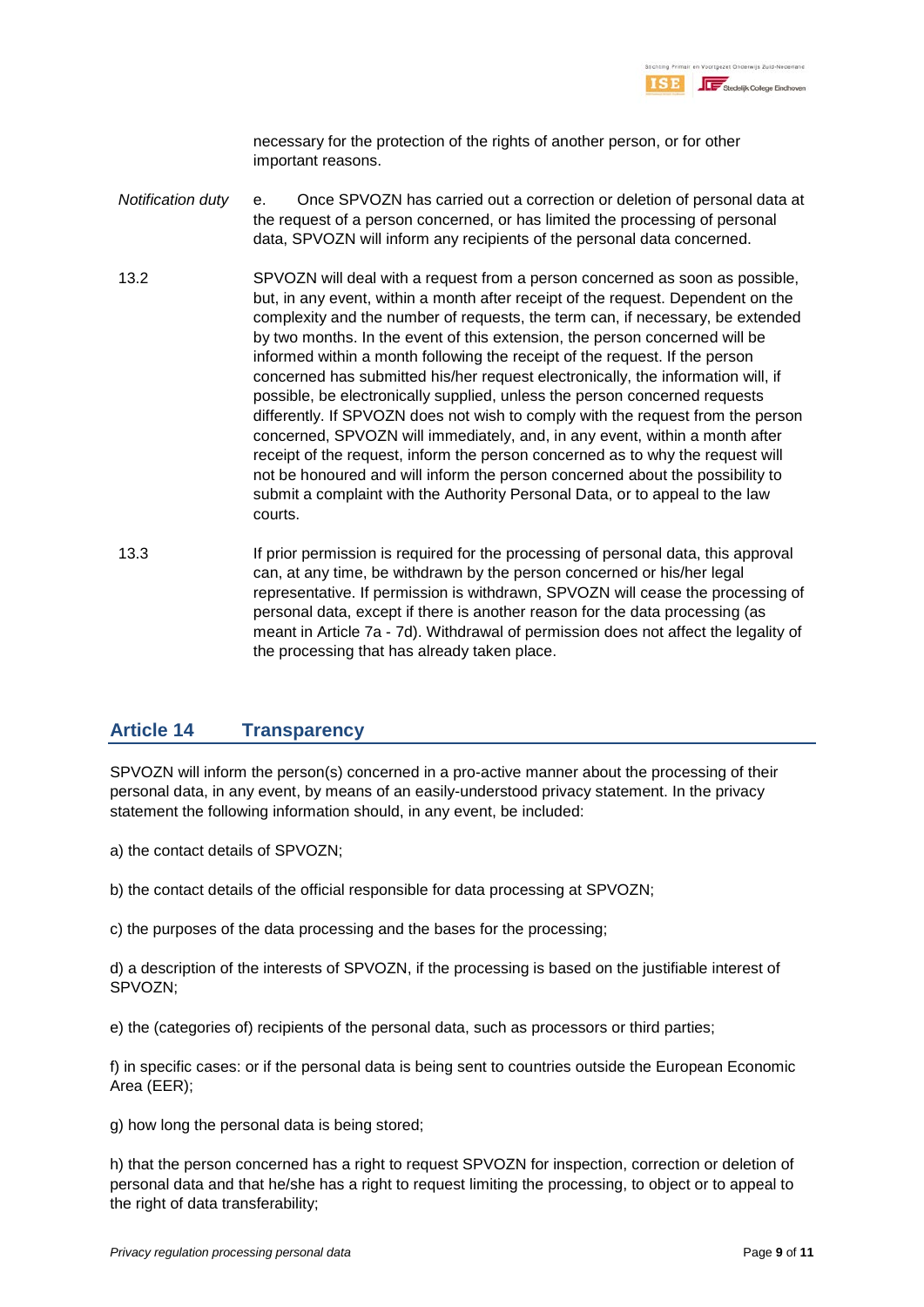i) that the person concerned has the right to withdraw his/her permission, if the data processing is based on permission, unless there is another basis for the data processing (as meant in Article 7a - 7d);

j) that the person concerned has the right to lodge a complaint with the Authority Personal Data;

k) whether the provision of personal data is a legal or contractual obligation, of a necessary condition to reach an agreement, and/or the person concerned is obliged to supply personal data and what the consequences would be if he/she does not supply the personal data;

l) the existence of automated decision making, accompanied by useful information about the underlying logic, as well as the interest and the expected consequences of the processing for the person concerned.

#### **Article 15 Duty to report data leaks**

Everyone concerned in the processing of personal data is obliged to report any data leak immediately to the contact point, privacy@spvozn.nl, in accordance with the protocol security incidents and data leaks of SPVOZN. A data leak is every breach in which personal data have been destroyed, lost, altered, supplied or made accessible.

## **Article 16 Complaints**

- 15.1 If a person concerned is of the opinion that the actions of SPVOZN are not in accordance with the AVG, this regulation or (other) laws and regulations applicable, a complaint may be submitted in accordance with the current complaints regulation within SPVOZN. The person concerned may also contact the officer for data protection of SPVOZN.
- 15.2 If a complaint has not been handled correctly by SPVOZN, according to the person concerned, he/she may contact the law courts, or the Authority Personal Data.

#### **Article 17 Unforeseen situation**

If a situation occurs that is not described in this regulation, the Executive Board of SPVOZN will take the necessary measures, and an assessment will be made whether this regulation needs to be supplemented or amended as a result.